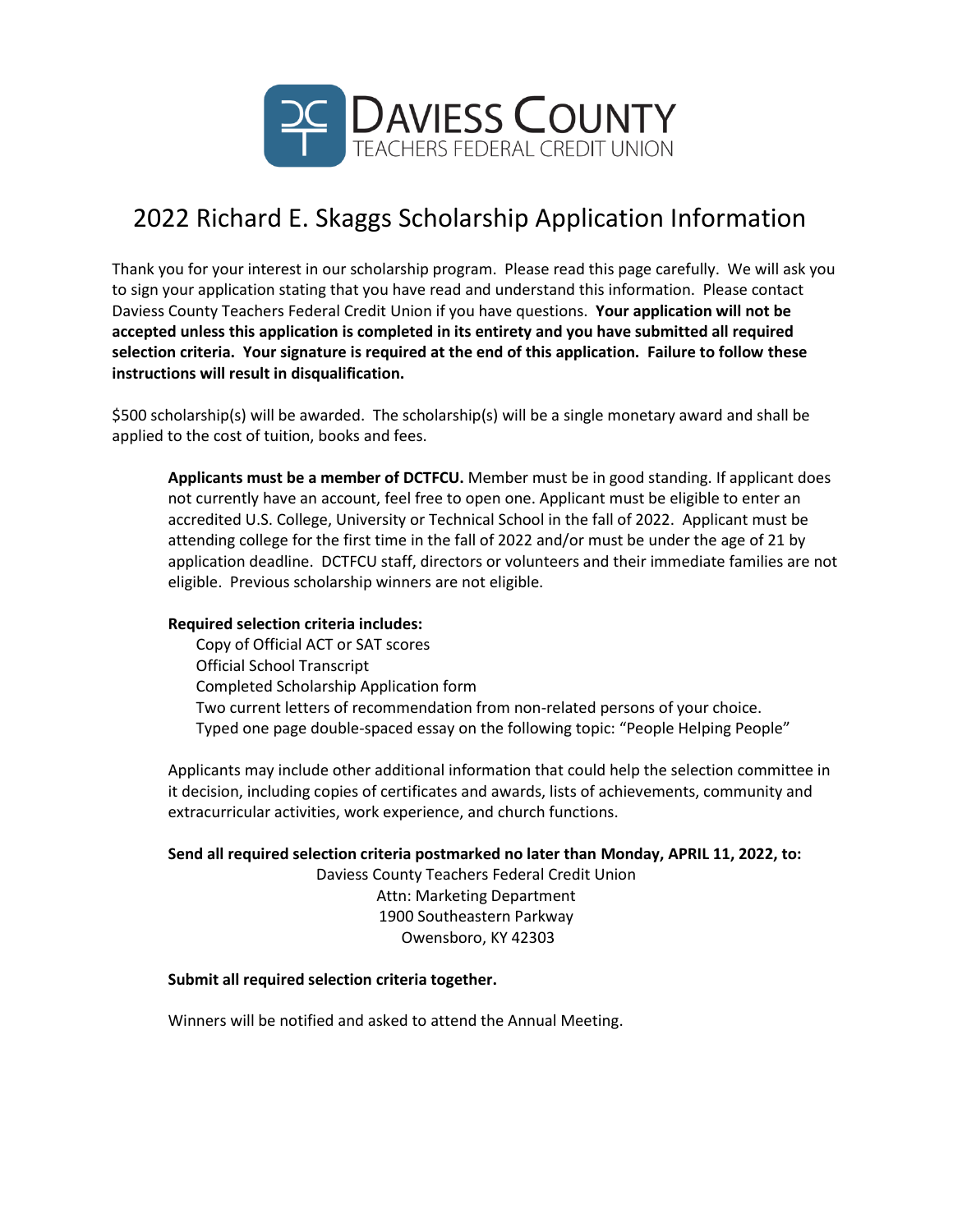

## 2022 Richard E. Skaggs Scholarship Application

**Please complete this application and submit it with two current letters of recommendation from nonrelated persons of your choice.**

**Your ability to follow directions counts heavily.**

**Mail your application to: Daviess County Teachers FCU, Marketing Dept., 1900 Southeastern Pkwy, Owensboro, KY 42303 All applications must be postmarked on or before Monday, April 11, 2022.**

| Applicant Name                                                                                           |                                           |
|----------------------------------------------------------------------------------------------------------|-------------------------------------------|
|                                                                                                          |                                           |
|                                                                                                          |                                           |
| School now attending (List current school's name, address and zip code.)                                 |                                           |
|                                                                                                          |                                           |
|                                                                                                          |                                           |
|                                                                                                          |                                           |
|                                                                                                          |                                           |
|                                                                                                          | High School graduation year _____________ |
| List extracurricular school activities or organizations in which you have participated and the length of |                                           |
|                                                                                                          |                                           |
|                                                                                                          |                                           |
|                                                                                                          |                                           |
|                                                                                                          |                                           |
|                                                                                                          |                                           |
|                                                                                                          |                                           |